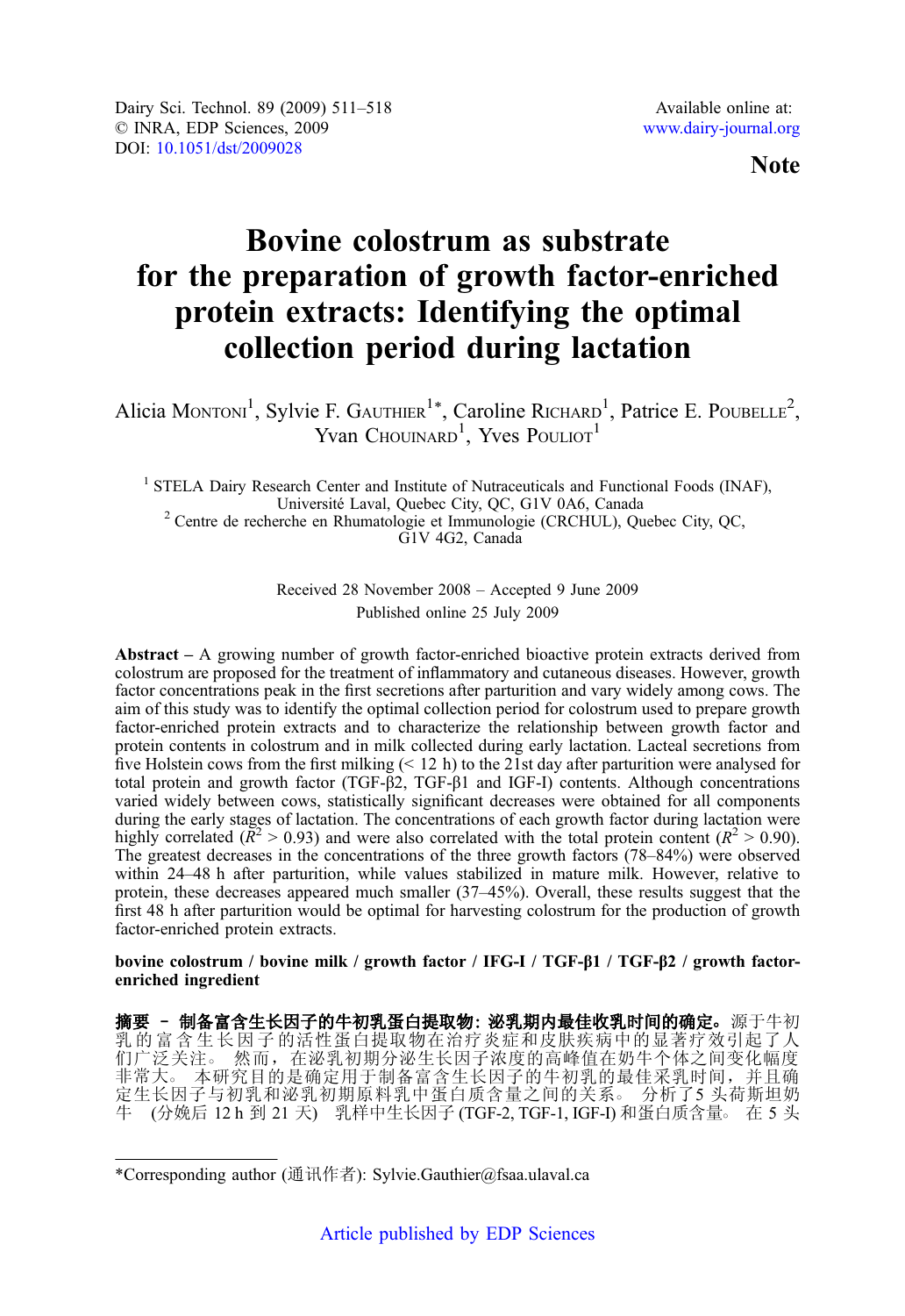奶牛之间,所有分析指标的变化幅度较大,但是,所有指标在整个泌乳初期内随着时间的 增加而显著降低。而且在整个泌乳期内,每种生长因子的浓度之间 ( $R^2 > 0.90$ ) 及与蛋<br>白质浓度之间 ( $R^2 > 0.90$ )具有非常高的相关性。在泌乳后的 24 h ~ 48 h 内三种生长因 白质浓度之间 (R<sup>2</sup> > 0.90) 具有非常高的相关性。 在泌乳后的 24 h ~ 48 h 内三种生长因<br>子浓度降低的幅度非常大 (78% ~ 84%), 但是在常乳中生长因子浓度变化不大。 蛋白质<br>汝度的变化恒度较大 (27% 15%) - 综卜氏法 - 如果生实完全生长因子的买白想要做 浓度的变化幅度较小 (37% ~ 45%)。综上所述,如果生产富含生长因子的蛋白提取物,泌 乳后 48 h 内是采集牛初乳的最佳时间○

# 牛初乳 / 牛乳 / 生长因子 / IFG-I / TGF-β1 / TGF-β2 / 富含生长因子的配料

Résumé – Le colostrum bovin comme substrat pour la préparation d'extraits protéiques enrichis en facteurs de croissance : identification de la période optimale de collecte au cours de la lactation. Un nombre croissant d'ingrédients protéiques bioactifs à base de facteurs de croissance issus du colostrum sont proposés pour le traitement des maladies inflammatoires et cutanées. Cependant, l'utilisation du colostrum comme matière première est limitée par l'apparition d'une forte concentration de ces molécules dans les premières sécrétions suivant le vêlage et par la grande variabilité de leur concentration entre les animaux. Le but de la présente étude était d'identifier la période optimale de collecte du colostrum pour la préparation d'extraits protéiques enrichis en facteurs de croissance et de caractériser la relation entre le contenu en facteurs de croissance et en protéines d'échantillons de colostrum et de lait collectés en début de lactation. Les sécrétions lactées de cinq vaches Holstein ont été collectées de la première traite (< 12 h) jusqu'au 21e jour suivant le vêlage, puis analysées pour leur teneur en protéines totales et en facteurs de croissance (TGF-β2, TGF-β1, IGF-I). Malgré la grande variabilité de la concentration de ces composantes observée entre les vaches, des différences statistiquement significatives ont été observées dès le début de la lactation. Les diminutions dans la concentration en facteurs de croissance des sécrétions lactées en cours de lactation étaient fortement inter-reliées ( $R^2 > 0.93$ ), mais aussi corrélées ( $R^2 > 0.90$ ) avec la teneur en protéines totales des échantillons. Les diminutions les plus élevées dans la concentration des trois facteurs de croissance (78–84 %) ont été observées après 24–48 h suivant le vêlage, pour atteindre des valeurs stables dans le lait mature. Cependant, lorsque les concentrations en facteurs de croissance étaient exprimées sur base protéique, ces diminutions étaient considérablement réduites (37–45 %) au cours de la même période. Les résultats suggèrent que les premières 48 h suivant le vêlage constituent la période optimale pour la collecte du colostrum en vue de la production d'ingrédients protéiques enrichis en facteurs de croissance.

colostrum bovin / lait bovin / facteurs de croissance / IFG-I / TGF-β1 / TGF-β2 / ingrédients enrichis en facteurs de croissance

## 1. INTRODUCTION

Colostrum, the first lacteal secretion of the mammary glands following calving, is known to provide passive immunity and all the nutrients essential to the development of the newborn calf [\[3\]](#page-6-0). It contains immunoglobulins and other antimicrobial factors, growth factors, cytokines, hormones and other biologically active molecules [\[10,](#page-7-0) [20\]](#page-7-0). The growth factors found in significant amounts in colostrum are transforming growth factors-beta 2 (TGF-β2) and insulin-like growth factor-I (IGF-I), for which wide concentration variations (150−1500 and 49–2000  $ng·mL^{-1}$ , respectively) have been reported [[8](#page-7-0)]. The physiological effects of TGF-β-related growth factors and IGFs in colostrum and milk have been reviewed by Pakkanen and Aalto [\[15\]](#page-7-0) and Gauthier et al. [\[8](#page-7-0)]. Several health-related applications of milk growth factors have been proposed such as for skin disorders, gut health, bone health and others [\[17](#page-7-0)]. Characterization of the numerous protein components in bovine colostrum, milk and whey has been done recently using the proteomic approach [[7](#page-6-0), [19](#page-7-0)], confirming the diversity of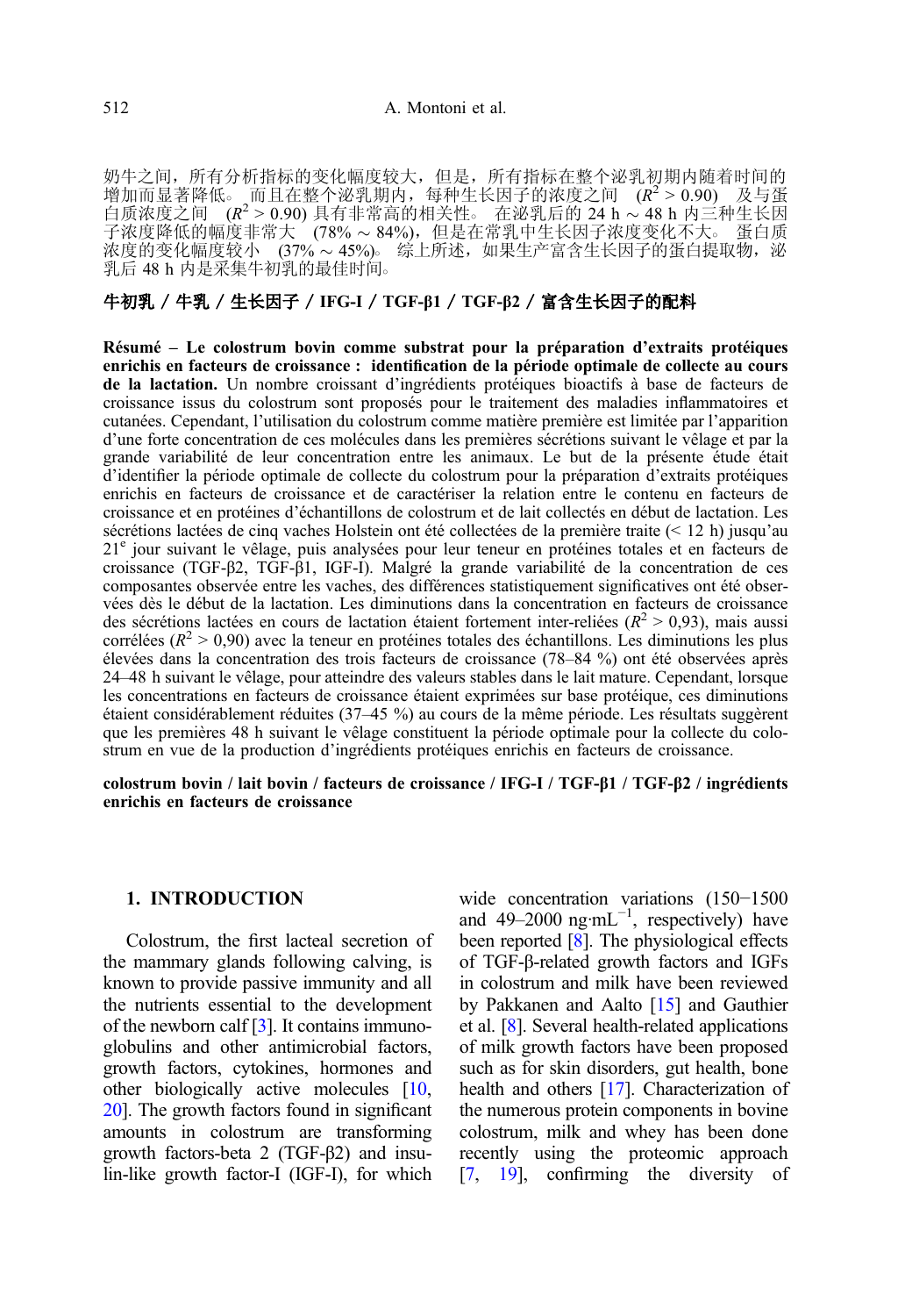molecules present in these products. These new data are likely to stimulate the development of new colostrum-based bioactive protein ingredients. However, the known variability of colostrum composition during the first hours of lactation still represents a major challenge in the commercial-scale production of colostrum-based ingredients.

Technological approaches to prepare bioactive extracts containing growth factors found in bovine colostrum, milk or whey are growing in number [\[17](#page-7-0)]. Maubois et al. [[13](#page-7-0)] proposed a combination of acidification/heat treatment of native (unheated) whey to precipitate a TGF-β2-rich fraction that was further recovered by tangential microfiltration. This method also enabled to fractionate whey proteins but was not applicable to bovine colostrum due to the presence of caseins that precipitate at their isoelectric point. Piot et al. [\[16\]](#page-7-0) showed the potential of microfiltration for the removal of caseins from colostrum, while Lachkar et al. [\[11](#page-7-0)] proposed complexing with polysaccharides as an alternative approach of preparing a TGF-β2-enriched fraction from bovine colostrum. Recent work by Akbache et al. [[1](#page-6-0)] has suggested that ultrafiltration/microfiltration membranes can be used to concentrate TGF-β2 and IGF-I from whey.

Despite the recent technological advances, only a few studies have focussed on the variability of colostrum composition as a function of time during early lactation. Elfstrand et al. [\[6](#page-6-0)] investigated compositional changes in growth factors in pooled colostrum collected 0–80 h postpartum from Swedish Friesian cows, demonstrating a rapid decrease in TGF-β2 and IGF-I within the first 24 h. In a recent study, Purup et al. [\[18\]](#page-7-0) showed that the concentration of these growth factors decreased during lactation in Holstein Friesian cows. These authors also showed that whey separated from colostrum and milk stimulated growth of a human intestinal cell line to different extents depending on the stage of lactation. Changes in growth-promoting activity with stage of lactation were also observed and were attributed to changes in concentrations of minor bioactive compounds such as growth factors.

The aim of this study was to identify the optimal collection period for obtaining the starting material suitable for the preparation of growth factor-enriched protein extracts from colostrum. Although it is known that growth factor concentrations decrease during lactation, values published for bovine colostrum and milk vary to a large extent, probably because they are never expressed relative to protein content [\[8\]](#page-7-0). The aim of this study was therefore also to characterize the relationship between the growth factors and the total protein content of colostrum and milk collected during early lactation.

## 2. MATERIALS AND METHODS

## 2.1. Animals and sampling

Colostrum samples (total lacteal secretion) collected within 24 h from 14 Holstein cows aged 23–110 months (primapara or 2–7-calf multipara heifers) at the Laval University Animal Sciences Research Center (Deschambault, QC, Canada) were analysed for total protein, TGF-β2, TGF-β1 and IGF-I contents. In a second phase, five cows were selected for a 21-day sampling experiment. These were 24–81 months old and multipara (2–4 calves) or primapara in one case. They were housed in a tie-stall barn and given individually a single feeding per day ad libitum in the morning. The diet consisted of a total mixed ratio formulated to meet the National Research Council recommendations for transition cows [[14](#page-7-0)], containing alfalfa silage, corn silage, grass hay, cracked corn, rolled barley, beet pulp and commercial energy (Energina, Agribrands Purina Canada Inc., Saint-Hubert, QC, Canada) and protein supplements (B-Top 45, Aliments Breton Inc., Saint-Bernard, QC, Canada).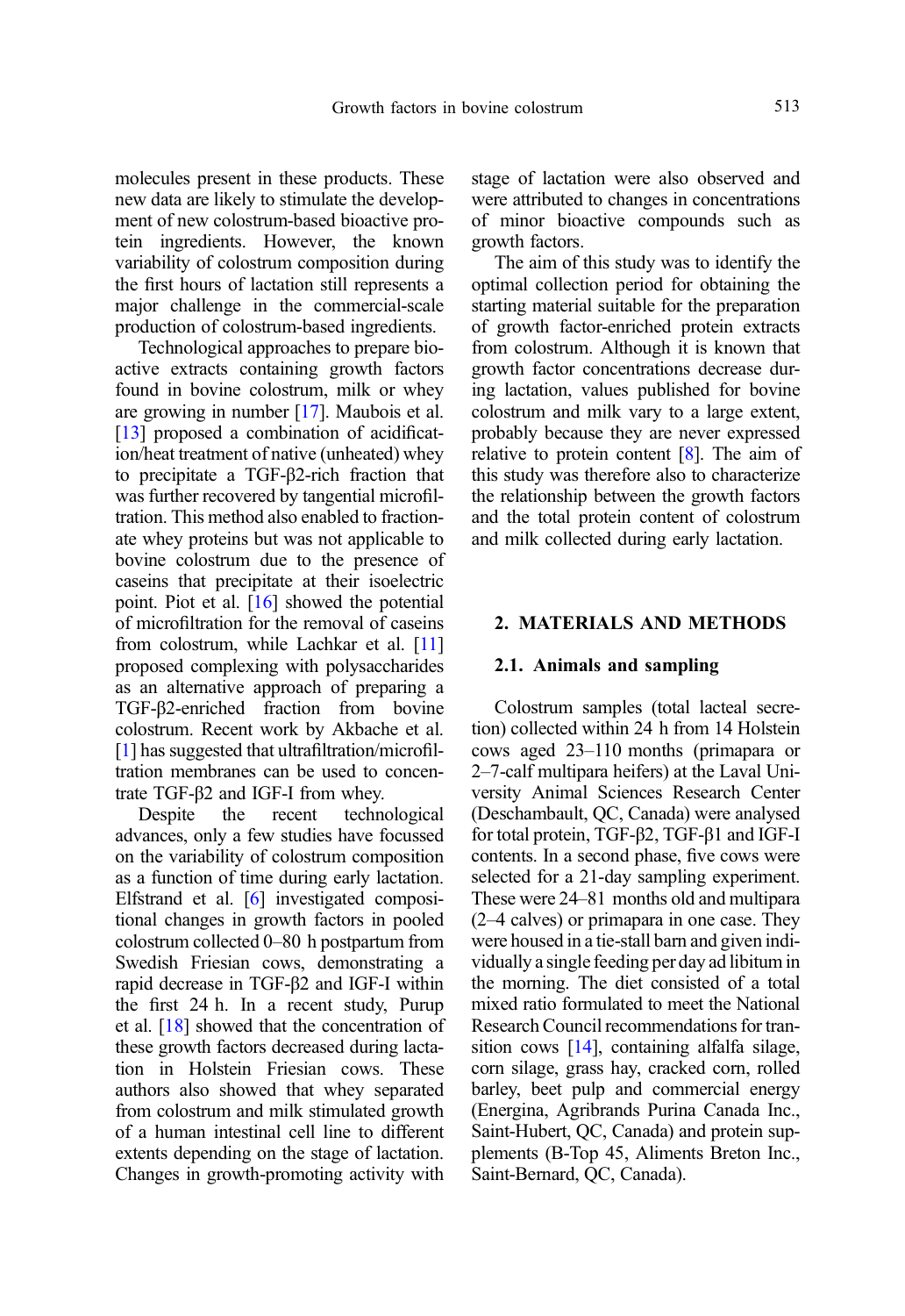The first colostrum sample was collected as soon as possible after parturition  $(< 12 \text{ h})$ , followed by twice-daily collections (approximately at 8 and 17 h) for the next six days. Additional samples were collected from each cow on the 7th, 14th and 21st days postpartum once in the morning. All samples were immediately frozen and kept at  $-18$  °C.

## 2.2. Defatting of colostrum and milk

Colostrum samples (1 L) were thawed overnight at 4 °C and then for 2–3 h at room temperature until entirely liquid. They were skimmed by centrifugation at 10 000 $\times g$ for 30 min at 4 °C (Sorvall model RC-5B, GSA rotor, DuPont Instruments, Boston, MA, USA) and the solid fat layer was then carefully removed manually. The defatted colostrum samples were refrozen without delay at −20 °C until analysis.

#### 2.3. Protein analysis

The total protein concentration was determined by the Dumas combustion method [[9\]](#page-7-0) using a FP-528 LECO apparatus (LECO Corp., Saint Joseph, MI, USA). The calibration standard curve was prepared using ammonium sulphate (99.99% w/w, Sigma-Aldrich, Oakville, ON, Canada) and the nitrogen content was converted to protein using the milk conversion factor (6.38).

#### 2.4. Growth factors quantification

IGF-I, TGF-β1 and TGF-β2 contents were determined by enzyme-linked immunosorbent assay (ELISA) using the methodology described by Ben Ounis et al. [\[2\]](#page-6-0), except for adjusting the sample dilutions to the range of growth factor concentrations in colostrum and milk.

Absorbance readings were performed at 450 nm for the three growth factors using a spectrophotometer plate reader (Multi Skan Spectrum model, Thermolabsystems, Brussels, Belgium). The assays were performed in triplicate (three wells per sample). The detection limit (DL) of the ELISA tests was established at  $0.031$  ng·mL<sup>-1</sup> for TGFβ1 and TGF-β2, and at 0.023 ng·mL<sup>-1</sup> for IGF-I.

#### 2.5. Statistical analysis

The concentrations of total proteins and the three growth factors in colostrum and milk collected during the lactation period were submitted to statistical analysis using one-way analysis of variance and paired  $t$  tests between two consecutive samplings using SAS version 9.1. Also, linear regression analysis was performed on the total protein, TGF-β2, TGF-β1 and IGF-I concentrations for each colostrum and milk sample over the lactation period in order to establish their mutual coefficients of determination  $(R^2)$ .

## 3. RESULTS

The concentrations of total proteins, TGFβ2, TGF-β1 and IGF-I in colostrum collected during the first day postpartum  $(< 24$  h) were first determined for 14 individual cows. A wide range of values were obtained for all components. Total proteins ranged from 80.3 to 220.1 mg·m $\text{L}^{-1}$  (mean  $\pm$  SD of  $155.2 \pm 40.9$ ), whereas TGF-β2, TGF-β1 and IGF-I ranged from 73 to 436 ng·mL<sup>-1</sup> (mean  $\pm$  SD of 213.9  $\pm$  21.0), from 9 to 56 ng·mL<sup>-1</sup> (mean  $\pm$  SD of 20.6  $\pm$  2.8) and from 4 to 247 ng·mL<sup>-1</sup> (mean  $\pm$  SD of  $90.9 \pm 11.8$ ), respectively. No significant statistical correlation could be established (data not shown) between the concentration of these components in the colostrum and the cow age or number of calvings.

Given the high variability observed in the colostrums collected from the 14 cows during the first day postpartum  $( $24 \text{ h}$ ),$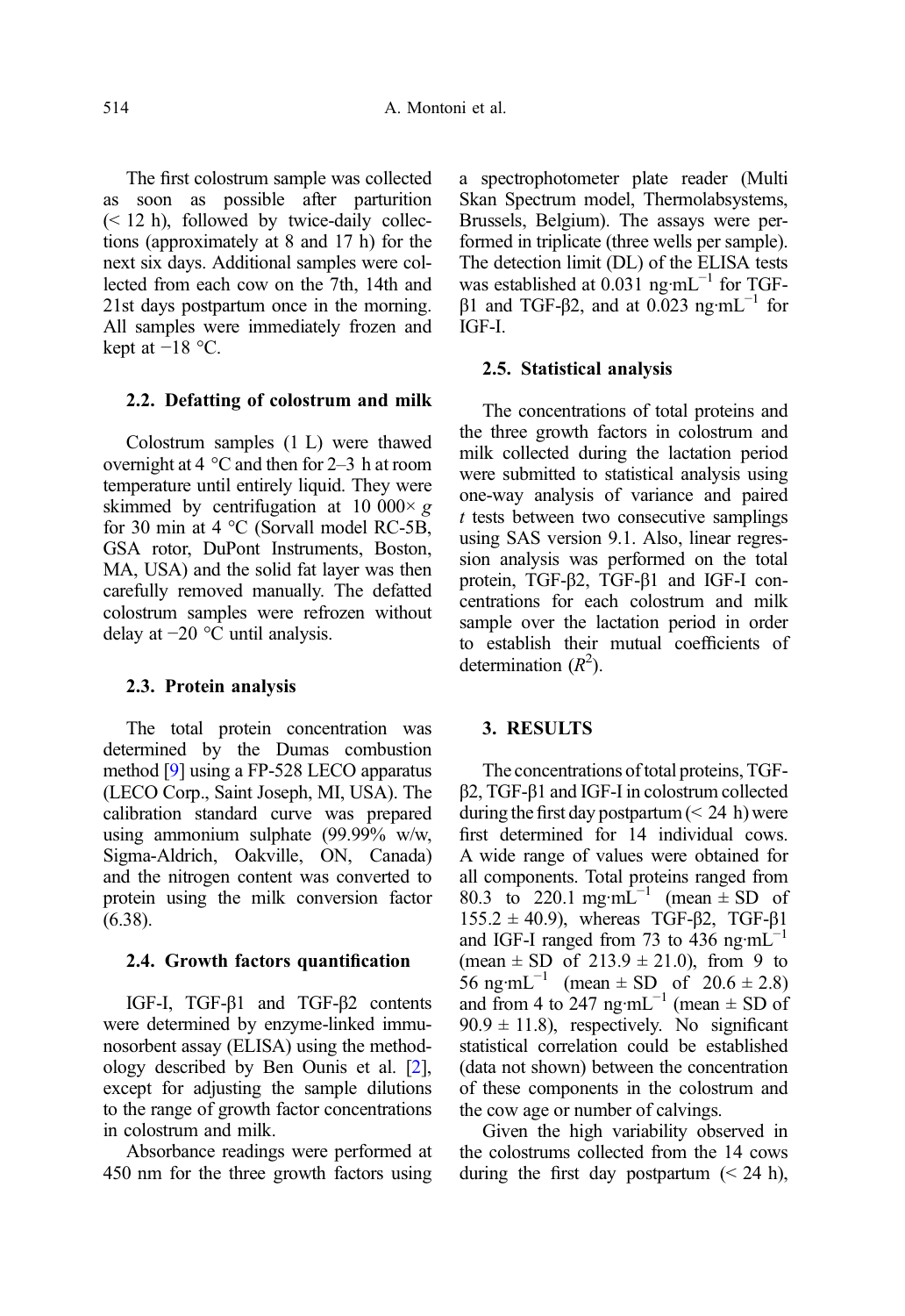<span id="page-4-0"></span>

Figure 1. Evolution of total protein, IGF-I, TGF-β1 and TGF-β2 concentrations in the first milking (< 12 h) colostrum and milk collected from five Holstein cows over a 21-day post-parturition period. Values are reported as mean  $\pm$  SD of the mean and significant differences between two consecutive values are indicated (\* $P \le 0.05$ ; \*\* $P \le 0.01$ ; and \*\*\* $P \le 0.001$ ).

a second experimental phase including a smaller number of cows  $(n = 5)$  was designed in order to characterize the changes in total proteins, TGF-β2, TGF-β1 and IGF-I from the first milking after parturition  $(< 12 \text{ h})$  to the 21st day postpartum. As shown in Figure 1, wide variability was observed among the cows for all components analysed, especially during the first 48 h period, as indicated by the error bars. However, a paired  $t$  test statistical analysis of the data showed significant decreases already at 12 h  $(P < 0.05)$  and 24 h (3rd) milking,  $P < 0.01$ ; 4th milking,  $P < 0.001$ ) for TGF-β1, while significant decreases in total proteins (3rd milking,  $P \le 0.05$ ; 4th milking,  $P \le 0.01$ ), IGF-I (3rd and 4th milkings,  $P < 0.05$ ) and TGF- $\beta$ 2 (3rd milking,  $P < 0.01$ ; 4th milking,  $P < 0.05$ ) occurred only at 24 h. A smaller but significant  $(P < 0.05)$  decrease also occurred for TGF- $\beta$ 2 on the 4th day. This figure shows that the first 48 h after parturition represent the most critical period with respect to the growth factor content of colostrum.

In view of the similarities of the timedependent decreases for the components investigated (Fig. 1), coefficients of determination  $(R^2)$  were calculated by linear<br>regression between the growth factors and regression between the growth factors and also between each growth factor and the total protein content for each cow during the lactation period (data not shown). The calculated  $R^2$  values were higher than 0.90 for all three growth factors (0.93–0.95) and for their comparisons with total proteins (0.90–0.92), indicating that the growth factor contents of the lacteal secretions for 21 days postpartum were directly related to total protein content, even though the amount of growth factor was proportionally very low compared to protein (Fig. 1).

From the trends observed in Figure 1, the compositional data were grouped in five stages of lactation, namely first  $(< 12 \text{ h})$  and second milkings (12 h), 3rd to 6th milkings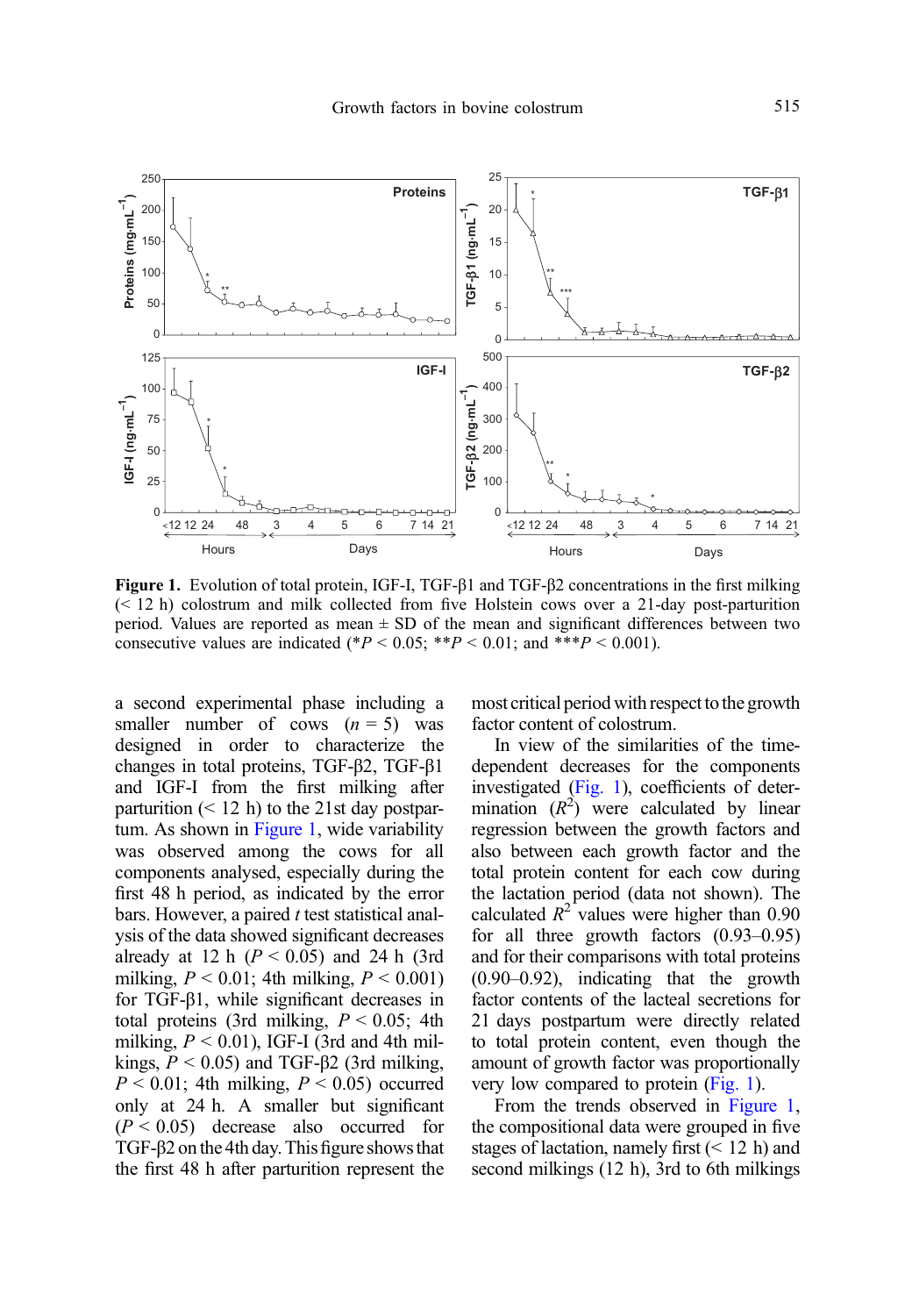| Growth factors                               | Stage of lactation |                 |             |            |                        |
|----------------------------------------------|--------------------|-----------------|-------------|------------|------------------------|
|                                              | $<$ 12 h           | 12 <sub>h</sub> | $24 - 48$ h | $3-6$ days | $7-21$ days            |
| TGF- $\beta$ 2 (ng·g protein <sup>-1</sup> ) | 1799               | 1855            | 1131        | 414        | 169                    |
| TGF- $\beta$ 1 (ng·g protein <sup>-1</sup> ) | 115                | 119             | 63          | 20         | 22                     |
| IGF-I (ng·g protein <sup>-1</sup> )          | 568                | 647             | 321         | 48         | $\leq$ DL <sup>1</sup> |
| $TGF-B2/TGF-B1$                              | 15.6               | 15.6            | 18.0        | 20.7       | 77                     |
| $TGF-\beta1 + TGF-\beta2/IGF-I$              | 3.4                | 3.1             | 3.7         | 9.0        | $<$ DL                 |

<span id="page-5-0"></span>Table I. Growth factor concentrations relative to protein and ratios of protein extracts at different stages of lactation.

<sup>1</sup> Below the detection limit of ELISA test for IGF-I.

(24–48 h), transition milk (3–6 days) and mature milk (7–21 days). The relative changes (%) in total proteins and growth factors for each stage of lactation (data not shown) indicated that the TGF-β2, TGF-β1 and IGF-I concentrations in colostrum decreased by 78–84% from the initial value within the first 48 h. Although a major decrease (67%) in total protein concentration was also observed during this period, the subsequent decrease during the lactation period (3–21 days) was much less than for the three growth factors.

Table I presents growth factor contents relative to total protein for colostrum or milk collected during the five stages of lactation, along with the TGF-β2/TGF-β1 and TGFβ1 + TGF-β2/IGF-I concentration ratios. These values are important from the perspective of industrial production of protein extracts rich in growth factors. The data show that TGF-β2, TGF-β1 and IGF-I contents decreased, respectively, from 1799 to 1131 ng·g protein<sup>-1</sup>, from 115 to 63 ng·g protein<sup>-1</sup> and from 568 to 321 ng·g protein<sup>-1</sup> during the  $\leq 12-48$  h period, corresponding to a reduction of 37–45% in growth factor contents of the protein extract. This reduction is much lower than those based on liquid volume (78–84%). The TGF-β2/TGF-β1 ratio varied between 15.6 and 18.0 during the same period ( $\leq$  12–48 h), while TGF- $\beta$ 1 + TGF-β2/IGF-I varied between 3.1 and 3.7, indicating that the protein-based composition did not vary to a great extent during this period. However, the TGF-β1 + TGF-β2/IGF-I ratio increased to 9.0 during the 3–6 days period, mainly as a result of a major decrease in IGF-I.

## 4. DISCUSSION

The compositional data obtained in the present study are in good agreement with those published by Purup et al. [\[18\]](#page-7-0) and Elfstrand et al.  $\overline{6}$  on the early changes postpartum in total protein and TGF-β2 contents, despite the difference in animal breed. The main discrepancy was for IGF-I, which was 5- to 10-fold lower in this study, compared to Elfstrand et al. [\[6](#page-6-0)] who used radioimmunoassay. TGF-β1 was not determined by Elfstrand et al. [\[6\]](#page-6-0), but our data are very close to those of Purup et al. [[18](#page-7-0)].

The changes in total protein concentrations reported in this study are also in good agreement with those reported by Božanić [[5](#page-6-0)], Blum and Hammon [[4](#page-6-0)] and Levieux and Ollier [\[12\]](#page-7-0). As noted by Gauthier et al. [\[8](#page-7-0)], the marked decrease in total protein concentration during the first four days of lactation is generally not taken into account in published growth factor concentration data. The strong correlations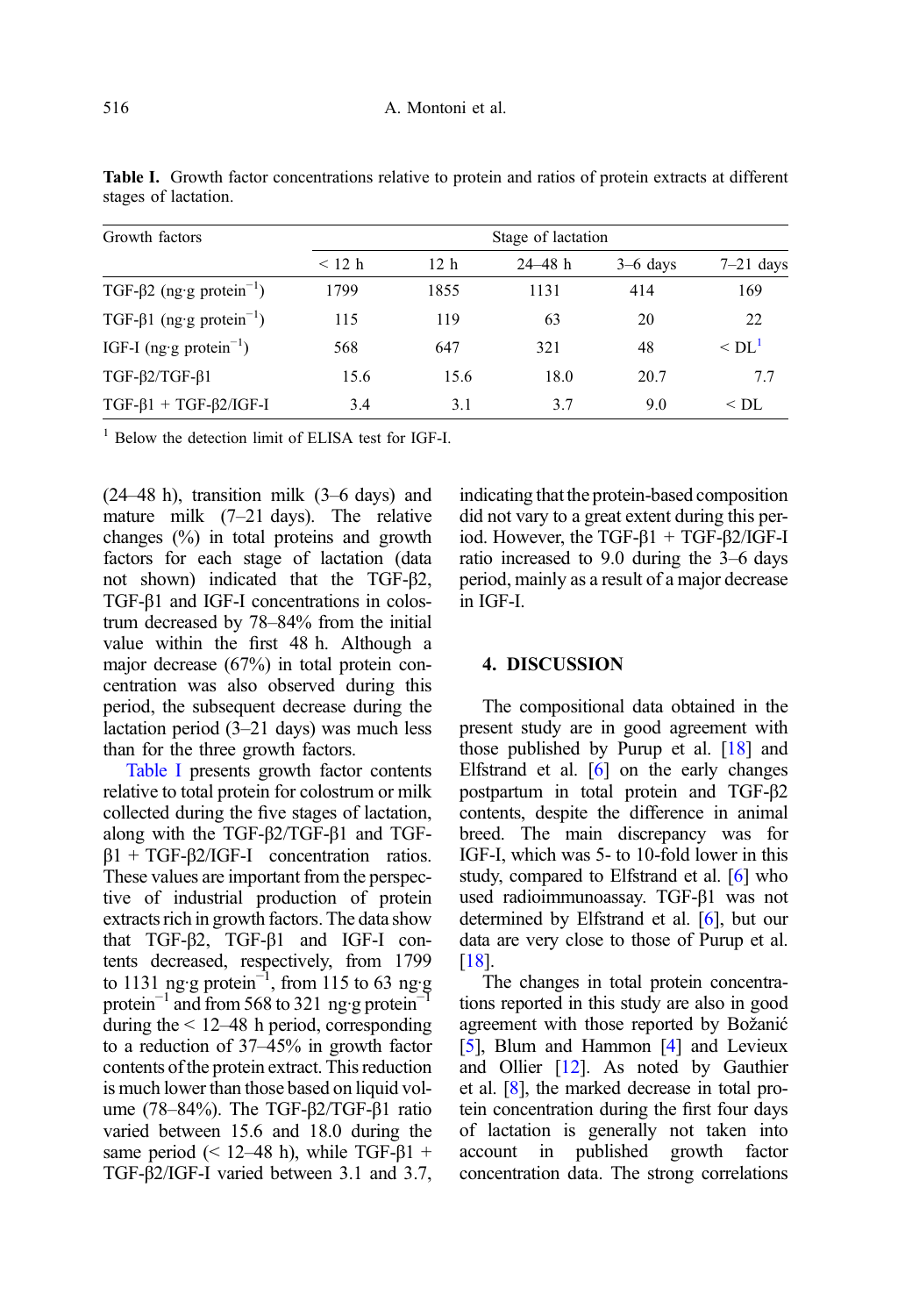<span id="page-6-0"></span> $(R^2 > 0.90)$  found between the three growth factors and the total protein contents in our study suggest that growth factor concentrations in colostrum and milk should be expressed per gram of protein and that this would probably reduce some of the discrepancies between the published data and thus facilitate their comparison.

The growth factor contents found in colostrum and milk collected during the first month postpartum suggest that the first 12 h should be targeted to maximize concentration in growth factor-enriched ingredients, although the compositional data are still variable. In fact, the first milking postpartum would represent the ideal condition. However, as seen in [Table I,](#page-5-0) when expressed relative to protein, the decreases in TGF-β2, TGF-β1 and IGF-I during the first 48 h are 37%, 45% and 43%, respectively, compared to the 78–84% range previously found when expressed per volume of liquid ([Fig. 1](#page-4-0)). Moreover, the relative proportions of TGF-β2, TGF-β1 and IGF-I in colostrum protein-based extracts would not vary to a large extent within the first 48 h of lactation. It is of interest that should the purpose of the collection be to produce a TGF-βenriched ingredient with the lowest amount of IGF-I, the optimal collection period might be days 3–6, when the TGF- $\beta$ 1 + TGF-β2/IGF-I ratio reaches 9.0 ([Tab. I\)](#page-5-0). This results from the fact that the IGF-I concentration is lowest, while TGF-β2 and TGF-β1 contents are low but still found at a useful concentration.

# 5. CONCLUSION

The results from this study underline the technological and economical challenges of using colostrum as a starting material for the production of growth factor-enriched protein extracts. Collecting and processing separately the first colostrum postpartum (< 12 h) would be difficult to achieve in practice because of the low volumes of colostrum produced. As a consequence, most commercial-scale colostrum producers are currently pooling milkings up to 24 h and those up to 48 h separately. However, our results suggest that, expressed relative to protein, the growth factor content of colostrum would be optimal during the first 48 h after parturition.

Acknowledgments: This work was supported by a Cooperative Research and Development (CRD) grant from the Natural Sciences and Engineering Research Council of Canada (NSERC) and Advitech Inc. The authors thank the Deschambault Research Center for the collaboration of their staff with this work and L. Troquier for her technical assistance with the analysis of samples.

## **REFERENCES**

- [1] Akbache A., Lamiot E., Moroni O., Turgeon S.L., Gauthier S.F., Pouliot Y., Use of membrane processing to concentrate TGFβ2 and IGF-I from bovine milk and whey, J. Membr. Sci. 326 (2009) 435–440.
- [2] Ben Ounis W., Gauthier S.F., Turgeon S.L., Roufik S., Pouliot Y., Separation of minor protein components from whey protein isolates by heparin affinity chromatography, Int. Dairy J. 18 (2008) 1043–1050.
- [3] Blum J.W., Nutritional physiology of neonatal calves, J. Anim. Physiol. Anim. Nutr. 90 (2006) 1–11.
- [4] Blum J.W., Hammon H., Colostrum effects on the gastrointestinal tract, and on nutritional, endocrine and metabolic parameters in neonatal calves, Livest. Prod. Sci. 66 (2000) 151–159.
- [5] Božanić R., [Importance and utilization of colostrum], Mljekarstvo 54 (2004) 209–224 (in Croatian).
- [6] Elfstrand L., Lindmark-Månsson H., Paulsson M., Nyberg L., Åkesson B., Immunoglobulins, growth factors and growth hormone in bovine colostrum and the effects of processing, Int. Dairy J. 12 (2002) 879– 887.
- [7] Fong Y.B., Norris C.S., Palmano K.P., Fractionation of bovine whey proteins and